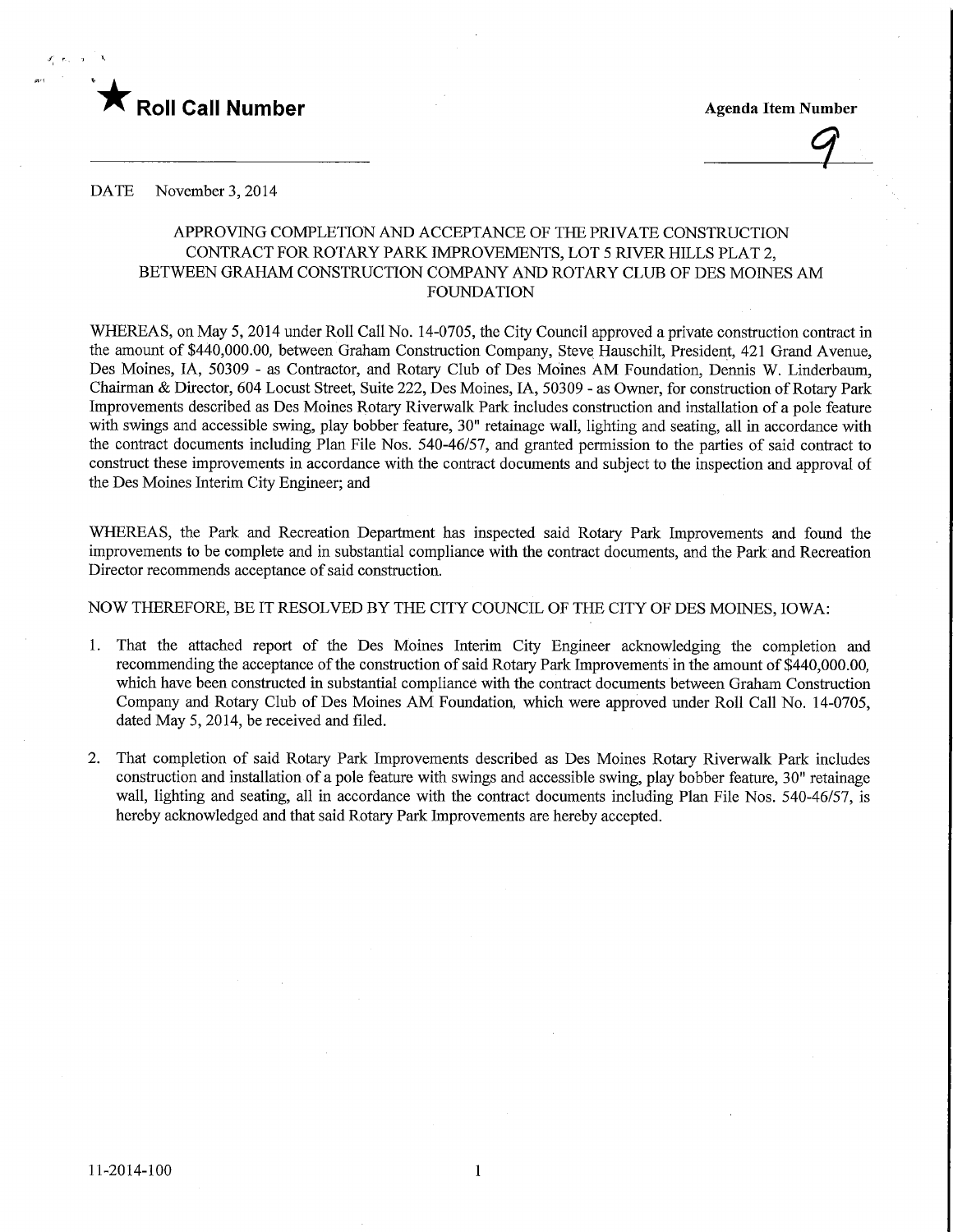

**Agenda Item Number** 

DATE November 3, 2014

Activity ID 11-2014-100

Moved by to adopt.

FORM APPROVED:

Kathleen Vanderpool Deputy City Attorney

Funding Source: All project costs are to be paid by the Owner(s), Rotary Club ofDes Moines AM Foundation

| <b>COUNCIL ACTION</b> | <b>YEAS</b> | <b>NAYS</b> | <b>PASS</b> | <b>ABSENT</b>   |
|-----------------------|-------------|-------------|-------------|-----------------|
| <b>COWNIE</b>         |             |             |             |                 |
| <b>COLEMAN</b>        |             |             |             |                 |
| <b>GATTO</b>          |             |             |             |                 |
| <b>GRAY</b>           |             |             |             |                 |
| <b>HENSLEY</b>        |             |             |             |                 |
| <b>MAHAFFEY</b>       |             |             |             |                 |
| <b>MOORE</b>          |             |             |             |                 |
| <b>TOTAL</b>          |             |             |             |                 |
| <b>MOTION CARRIED</b> |             |             |             | <b>APPROVED</b> |
|                       |             |             |             |                 |
|                       | $\epsilon$  |             |             |                 |
|                       |             |             |             |                 |
|                       |             |             |             | Mayor           |

I, Diane Rauh, City Clerk of said City Council, hereby certify that at a meeting of the City Council, held on the above date, among other proceedings the above was adopted.

IN WITNESS WHEREOF, I have hereunto set my hand and affixed my seal the day and year first above written.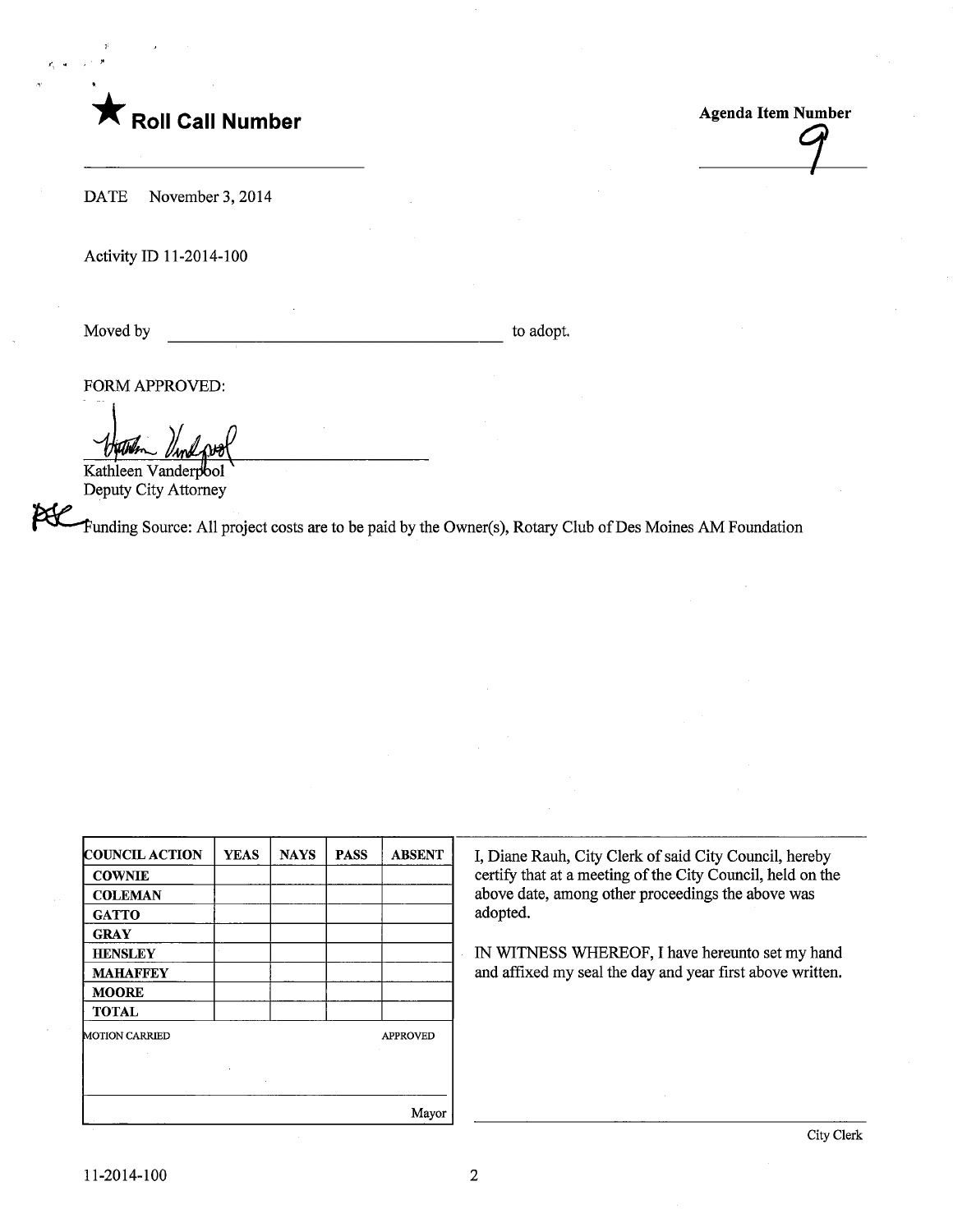



9

DES MOINES ROTARY RIVERWALK PARK ACTIVITY ID 11-2014-100

sf<sub>ile</sub>-dates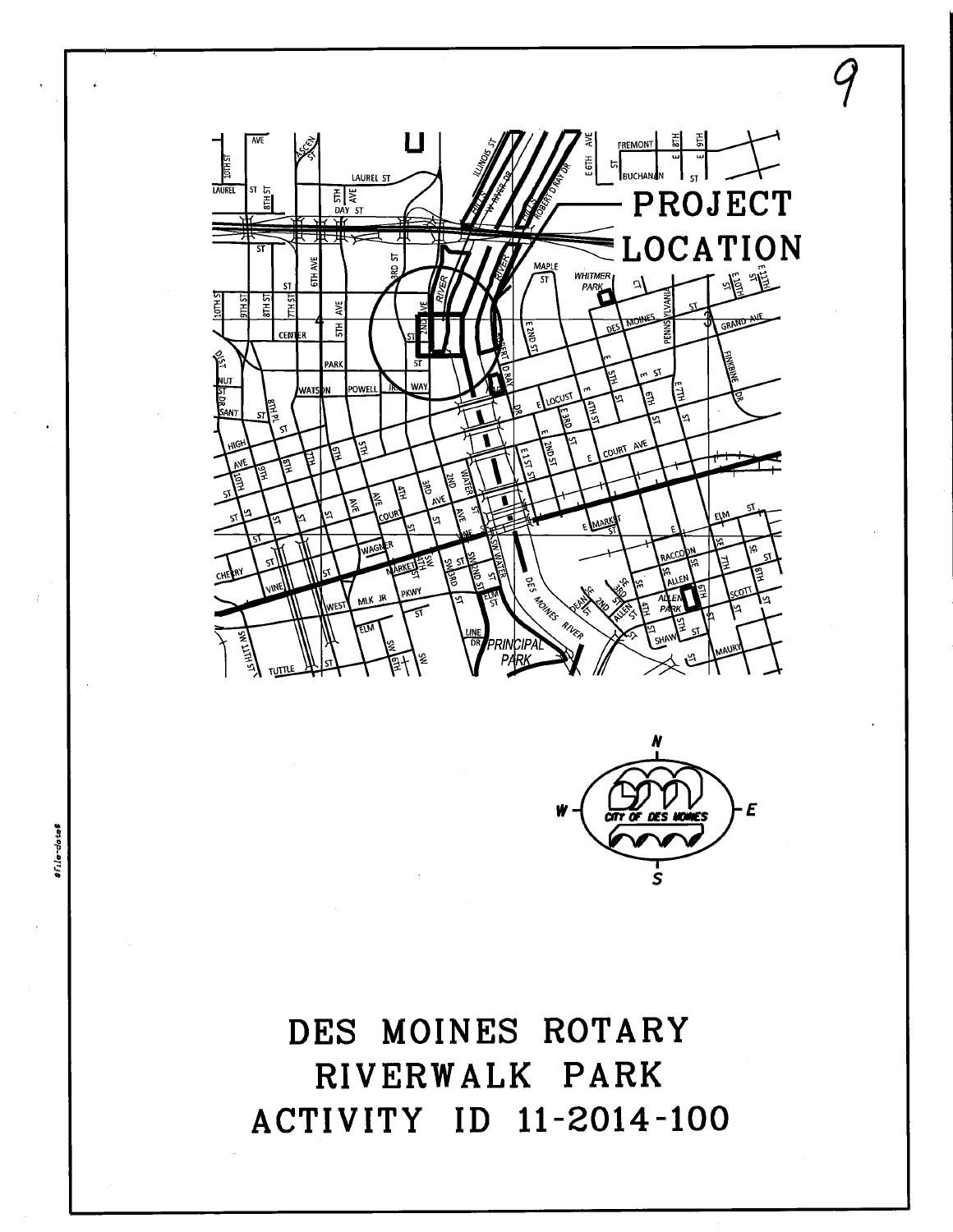November 3, 2014



## AGENDA HEADING:

Approving completion and recommending acceptance of the Private Construction Contract for Rotary Park Improvements Lot 5 River Hills Plat 2, between Graham Construction Company and Rotary Club of Des Moines AM Foundation.

## SYNOPSIS:

Approve the Des Moines Interim City Engineer's Certification of Completion, acknowledge the completion and accept construction of said improvement.

## FISCAL IMPACT:

#### Amount: \$440,000.00 As-Built Contract Cost

Funding Source: No Cost to the City of Des Moines; all costs are to be paid by the Owner, Rotary Club of Des Moines AM Foundation

## CERTIFICATION OF COMPLETION:

On May 5, 2014, under Roll Call No. 14-0705, the City Council approved a private construction contract in the amount of \$440,000.00, between Graham Construction Company, Steve Hauschilt, President, 421 Grand Avenue, Des Moines, IA 50309 - as Contractor, and Rotary Club of Des Moines AM Foundation, Dennis W. Linderbaum, Chairman & Director, 604 Locust Street, Suite 222, Des Moines, IA, 50309 - as Owner, for construction of Rotary Park Improvements described as Des Moines Rotary Rivenvalk Park includes construction and installation of a pole feature with swings and accessible swing, play bobber feature, 30" retainage wall, lighting and seating, all in accordance with the contract documents including Plan File Nos. 540-46/57, and granted permission to the parties of said contract to construct these improvements in accordance with the contract documents and subject to the inspection and approval of the Des Moines Interim City Engineer.

I hereby certify that the construction of said Rotary Park Improvements described as Des Moines Rotary Riverwalk Park includes construction and installation of a pole feature with swings and accessible swing, play bobber feature, 30" retainage wall, lighting and seating, all in accordance with the contract documents including Plan File Nos. 540-46/57, Activity ID 11-2014-100, has been completed in substantial compliance with the contract documents between Graham Construction Company and Rotary Club of Des Moines AM Foundation, which were approved under Roll Call No. 14-0705, dated May 5, 2014 and I hereby recommend that the above Rotary Park Improvements be accepted.

I further certify that the amount of completed Rotary Park Improvements is \$440,000.00.

Damela Lodsey Ro

Pamela S. Cooksey, P.E. Des Moines Interim City Engineer